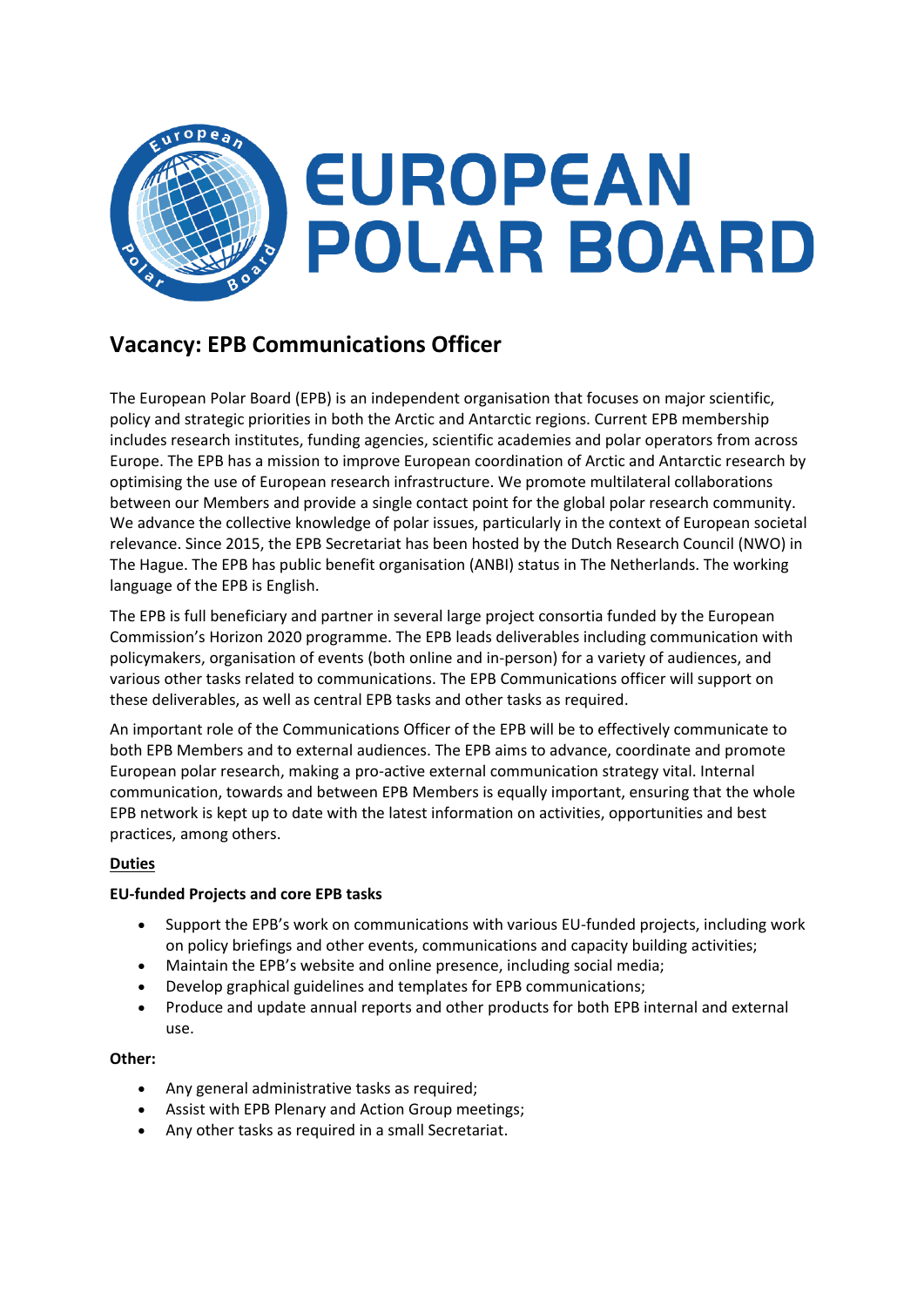## **Requirements:**

- Education: Minimum Master's degree (or equivalent) in a field relevant to polar research (including from natural sciences, social sciences, engineering, law, humanities, etc.); Candidates with knowledge of social sciences as well as natural sciences are encouraged to apply;
- Knowledge of European and international polar (both Arctic and Antarctic) research, logistics, governance, projects and organisations;
- Minimum 6 months experience communicating sometimes complex information appropriately to different audiences, while maintaining accuracy, using a range of formats and tools;
- Capable of working independently and flexibly as part of a very small team;
- Full professional fluency in English, both spoken and written, is essential.

# **General requirements:**

- Candidates must be eligible for employment in the Netherlands throughout the course of the position;
- Experience using social media for promotion and dissemination of content, and maintaining an online community/audience;
- Excellent IT/technical skills, including proficiency with Microsoft Office and Adobe software suites, and others; Ability to rapidly familiarise with new IT systems and interfaces;
- Highly organised; able to multitask and meet tight deadlines, adapt to changing circumstances; experience of working effectively within a small team in a dynamic environment.

## **Desirable requirements:**

- Formal education or training in communications or related fields;
- Knowledge or experience of writing and/or editing online content/copy;
- Experience of writing and/or editing information on technical subjects;
- Experience of SEO, website maintenance, content management and online communication tools (e.g. CRMs);
- Good knowledge of and experience working in compliance with GDPR;
- Experience of publication design and document layout;
- Experience of working within an organisation with links to polar research;
- Knowledge of other European language(s) will be an asset.

# **Further information**

The employment of this position as Communications Officer will be full-time for an initial period of one year, after satisfactory completion of a two-month probation period. We are also open to discussing flexible working arrangements, including possible part-time employment (to a minimum of three days a week). The salary will be in accordance with the salary scales described in the Dutch Collective Labour Agreement (CAO) for the Research Institutes, and will depend on the education and relevant experience of the successful candidate. Secondary employment conditions include up to 42 days of leave a year (for a full-time equivalent position). The successful candidate will be employed directly by the EPB Secretariat in The Hague, with an expected starting date in January or February 2022. Owing to ongoing COVID-19 restrictions, it may be possible for the selected candidate to initially work remotely.